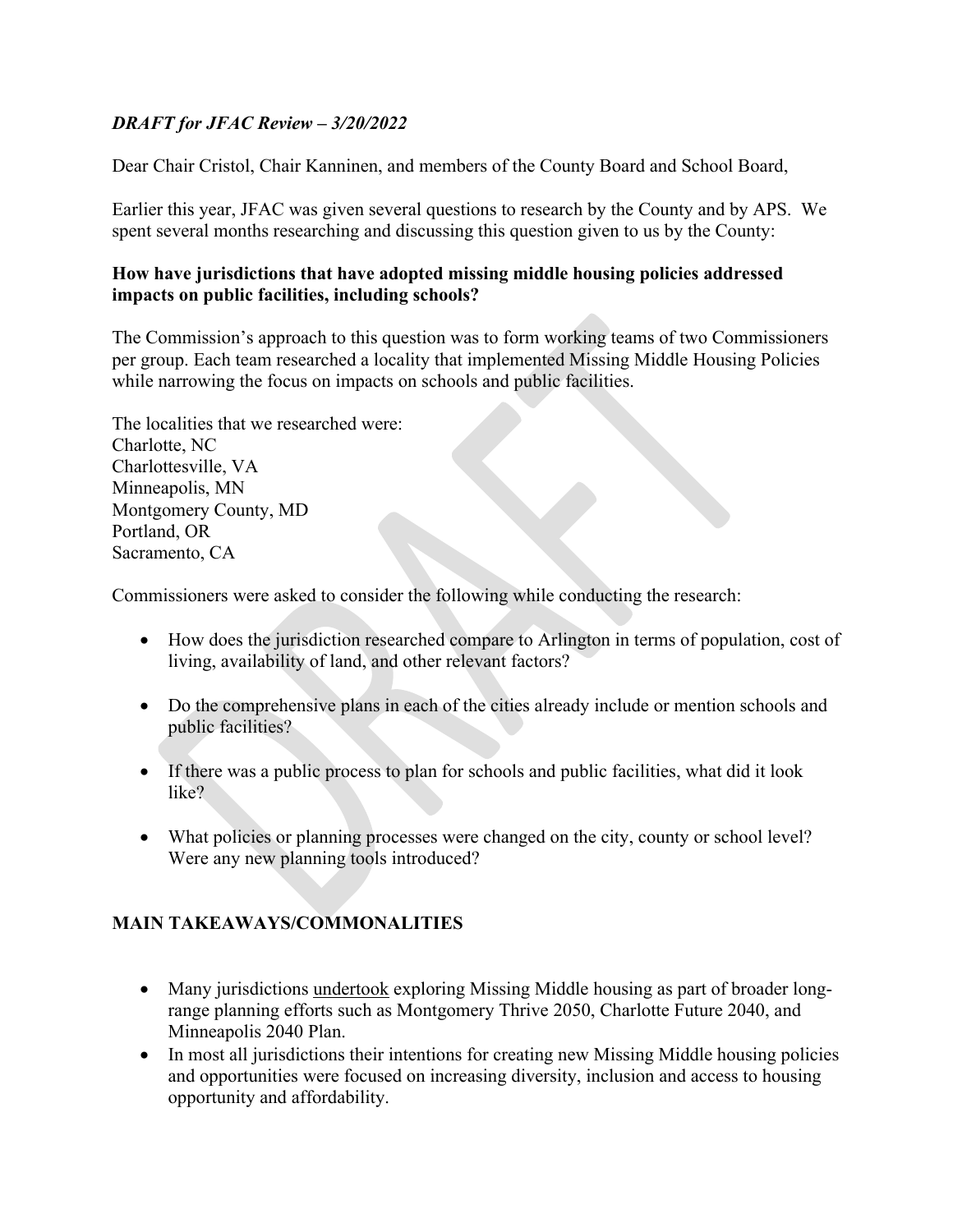- Commissioners noted that in all the jurisdictions researched there was very little attention given to impacts of schools and public facilities. Most of the jurisdictions included schools within their comprehensive plans, had policies in place that would limit impacts on schools (such as Montgomery County's APFO) and/or adopted Missing Middle policies as part of a broad long-range planning process.
- Many of the researched jurisdictions did not have the same land constraints as Arlington with only Charlottesville, VA being smaller at 10.26 square miles. All of the other jurisdictions were many multiple times larger with Charlotte, NC being the largest by comparison with 297.7 square miles.
- It was noted that the researched jurisdictions seemed willing to adopt missing middle housing policies while acknowledging that it may come with challenges and they felt confident that they would find solutions to the problems and did not let perfect be the enemy of the good. Some of the jurisdictions (Minneapolis) ran Missing Middle pilot programs.
- It was not clear from Commissioner research that the Missing Middle Housing in the jurisdictions researched were able to accomplish the goals of affordability, diversity, or inclusion or if significant enrollment growth occurred as a result of implemented new policies. Commissioners looked to try to find student generation factors from the new Missing Middle housing but either the implementation was too new for any notable difference or the information was not found.
- Of all the jurisdictions researched Arlington had the highest median home price at \$615,000. By comparison the lowest median home price was Minneapolis, MN and the next highest (to Arlington) were Montgomery County, MD at \$513,500 and Portland, OR at \$515,000.
- It was questioned whether the economics of the implemented Missing Middle policies in the researched jurisdictions were considered and what they may do to the tax base and whether there are other possible income streams help fund affordability.
- Zoning was changed in each research jurisdiction to allow for Missing Middle housing such as Duplexes and Triplexes. In addition, some jurisdictions modified land use planning objectives including increasing access to public transportation. Some jurisdictions as part of broader and long-range planning processes adopted ordinances that work to protect public investment in public infrastructure such as water, storm water management systems, sewage treatment and disposal, solid waste treatment and disposal, schools, recreation, public facilities, and open space.
- In some jurisdictions (Portland, OR) incentives were put in place to encourage developers to create Missing Middle housing instead of single family homes.
- In Charlottesville, VA changes to policy called for restructuring multifamily zoning and approval processes in tandem with an inclusionary zoning policy.
- None of the jurisdictions engaged in a process that was specifically for schools and public facilities. There were extensive public engagement processes that were broad in scope and looked long-term (2040, 2050) asking specifically how the public imagined the future of their communities which included schools. The researched jurisdiction public engagement processes included web engagement, small meetings with neighborhood leaders and community associations, street festivals, artist designed engagement, and social media.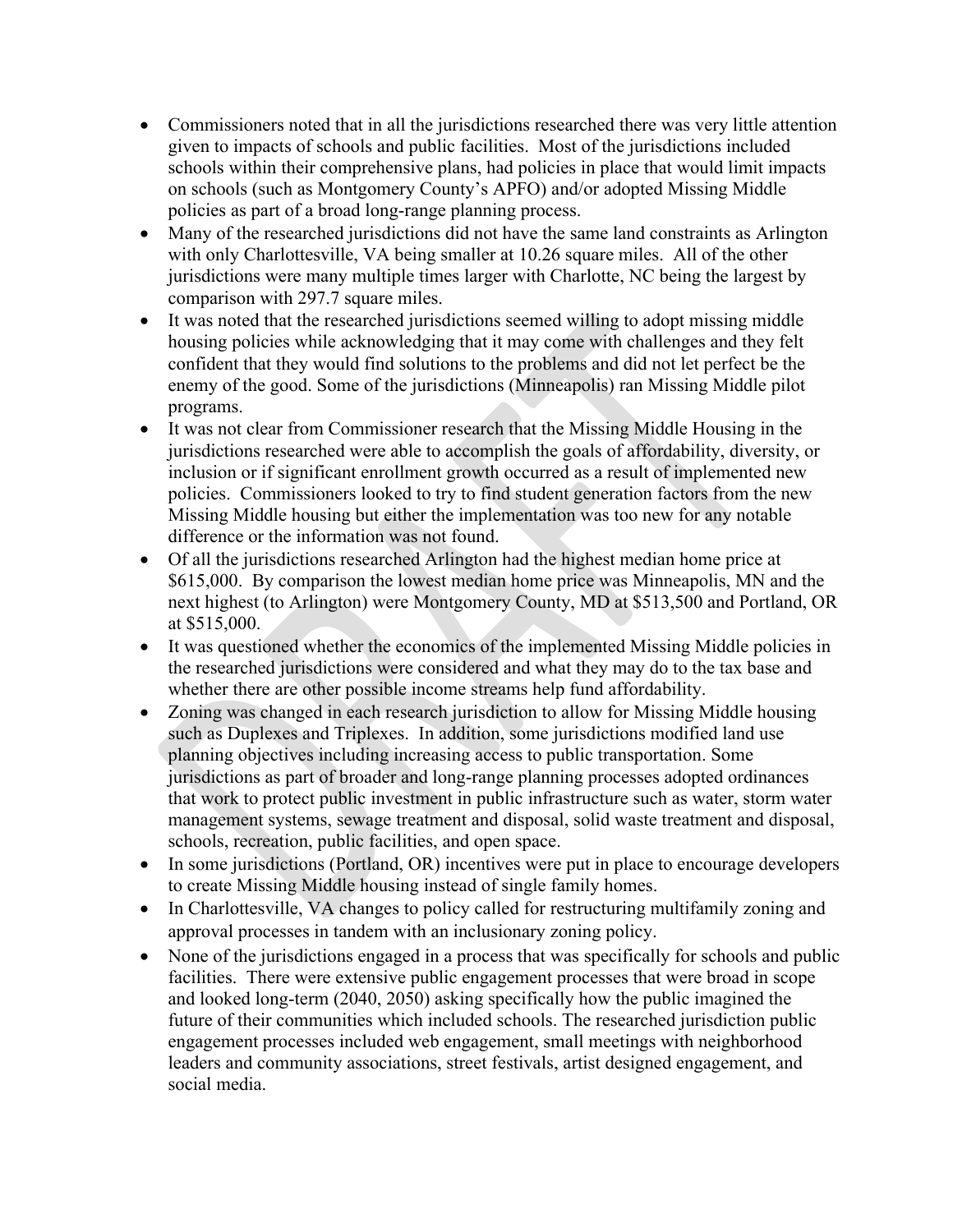## **CONCLUSIONS/RECOMMENDATIONS**

- If Arlington were to move forward with a pilot program of Missing Middle we recommend that the pilot be done in an area that is mindful of school enrollment and school capacities specifically in areas where school enrollment is under capacity and where there is very little planned new housing.
- Continue with the collaboration of the County and APS on student enrollment projections which are updated every year capturing student generation factors, new housing and new trends. This process will be important for tracking and understanding impacts of newly implemented policies and can identify if solutions or future planning needs to be put in place.
- Consider undertaking Missing Middle housing as part of a long-range vision of how we see the future of Arlington as a whole, including considerations for transportation, diversity, equity, parks, environmental conservation and schools and public facilities. We further recommend that schools and public facilities become an element of the comprehensive plan to facilitate integration into this long-range vision and plan.

As an appendix, I am attaching a chart that compares the demographics of Arlington and the researched jurisdictions and the notes from our research.

Thank you for asking and trusting JFAC to research this question. We very much enjoyed learning about the processes and policies that the researched jurisdictions presented and the discussion that followed.

Thank you, Stacy Snyder JFAC Vice-Chair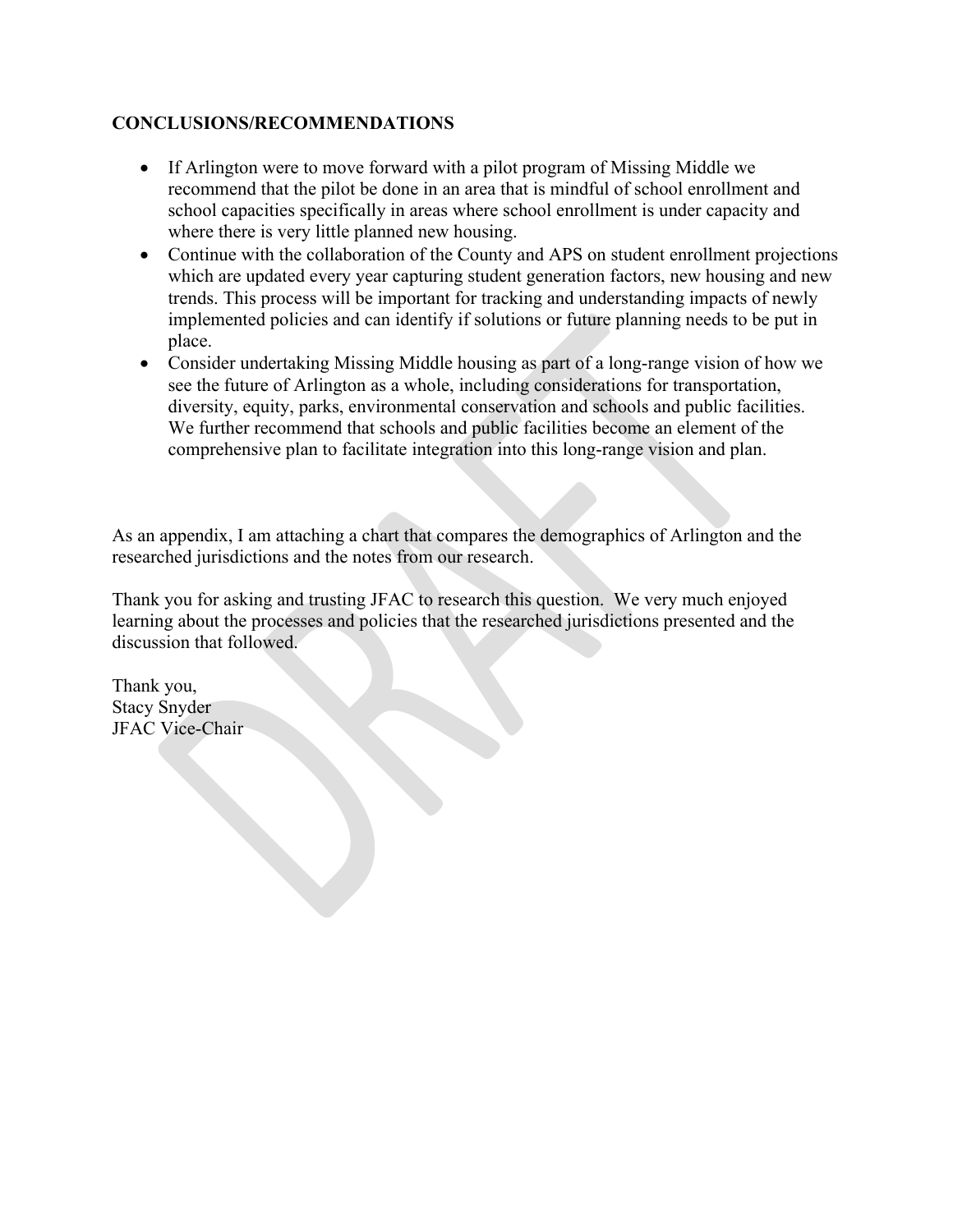### **APPENDIX**

### *Do the comprehensive plans in each of the cities already include or mention schools and public facilities?*

#### **Charlotte**

Charlotte is in the middle of extensive significant planning efforts. In the summer of 2021, they adopted the Charlotte 2040 Comprehensive Plan. The plan included a missing middle policy, by changing policy to "[a]llow single-family, duplex, and triplex housing units, as well as small footprint homes and accessory dwelling units (ADUs), in neighborhood Place Types and corresponding zoning districts where single-family housing is allowed." This is less permissive than the original draft to allow duplex and triplex housing units on all lots.

In Charlotte duplex and triplex housing units are now by right on all residential lots. Quadplexes are allowed on R-8. Fire separation is required, but there are not specific occupancy limits. (In Arlington today, the ~73% area that is zoned single family does not permit duplexes or triplexes. Only certified caregiver suites or in-dwelling ADUs are permitted, and only if the home is owner-occupied.) Our initial review showed that there are ADU square footage restrictions, but not the same occupancy restrictions Arlington has in ADUs (up to 2 adults) and all dwelling units (up to 4 unrelated adults).

They are now in the process of adopting a Unified Development Ordinance, which replaces eight of their existing ordinances, including those on zoning, subdivisions, trees, floodplains, and more. One of the 12 goals of the UDO is to "Provide for the protection of public investment in transportation, water, stormwater management systems, sewage treatment and disposal, solid waste treatment and disposal, schools, recreation, public facilities, open space, and other public requirements".

Discussing the need for more schools, the implementation strategy indicates:

"Traditionally, CMS has been able to rely on the private sector support through land dedications and other contributions as new neighborhoods need school facilities to attract buyers/renters. As the City reaches build-out and new housing is being built in smaller, and more infill oriented, developments, CMS is challenged with obtaining locations and funding to build (or enhance) schools to support new students. Furthermore, the school facility models needed to support the community are more diverse and different in scale than the traditional models[SC5] (e.g. large schools serving several neighborhoods). The development review process provides CMS opportunity to highlight facility needs to developers and the City of Charlotte. More proactive planning between the City and CMS can help identify needs before development applications come in, but schools may need to become a priority community need that can be obtained through discretionary approval processes or capital investments. Even with more proactive efforts, a mechanism for obtaining land and/or funding to offset the impacts of new development is needed to support CMS. Tools such as land dedication requirements and/or impact fees should be explored.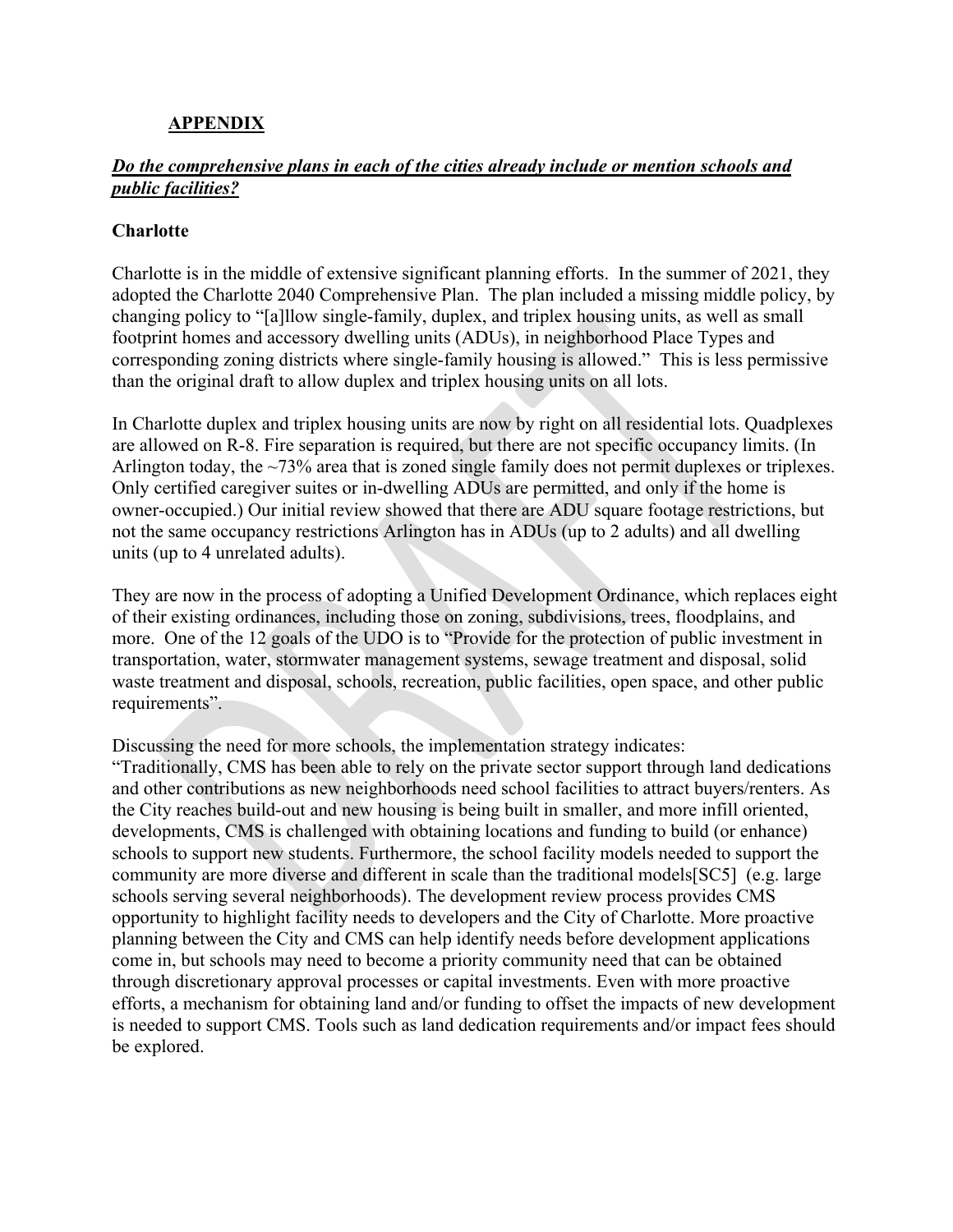The implementation strategy also calls for exploring expanded use of "value capture" (e.g. tax increment funding). It also mentions the potential use of "cost recovery" programs, including tools such as Impact Fees and Improvement Districts, although no extensive discussion of them was readily apparent.

Charlotte's older plans also included specific schools consideration, as well as infrastructure like water/sewer. Those plans indicated the Board of Education and Planning Commission would work together to create a School Facilities Master Plan to project school needs and identify general locations for future schools.No School Facilities Master Plan is available posted online.

Southern District Plan (1992):

There are sixteen elementary, six junior high, and three high schools in the South District. Sites for an elementary school and junior high school/district park also are being acquired through the Ballantyne development process. As the residential population in the South District and the county as a whole continues to grow, additional schools will be needed.

Planning in advance for schools will be important, particularly as appropriate sites becomes increasingly scarce and as land costs continue to climb. The School Facilities Master Plan, a Charlotte-Mecklenburg Board of Education document being developed in conjunction with the Planning Commission, will project school needs at least through the year 2000 and will identify general locations for future schools in the South District.

Central District Plan (1992?):

#### **Planning Strategy:**

- o Adopt a School Master Plan for Charlotte-Mecklenburg. The staffs of the Planning Commission, Board of Education, and other City and County departments should work closely together to identify the following in the plan related to Central District schools:
- $\heartsuit$
- o schools that have expansion potential;
- o potential reuse of vacant schools considering joint use by various City and County agencies and other uses that are an asset to neighborhoods such as elderly housing; and
- o landscaping additions to improve the grounds of schools.

2040 Plan: "A key purpose of the Plan is creating an integrated framework for growth, development, and community design"

#### **Charlottesville, VA**

Yes, schools and public facilities are mentioned throughout Charlottesville's plan. In fact, in the mission statement for Community Facilities & Services section of its plan, Charlottesville states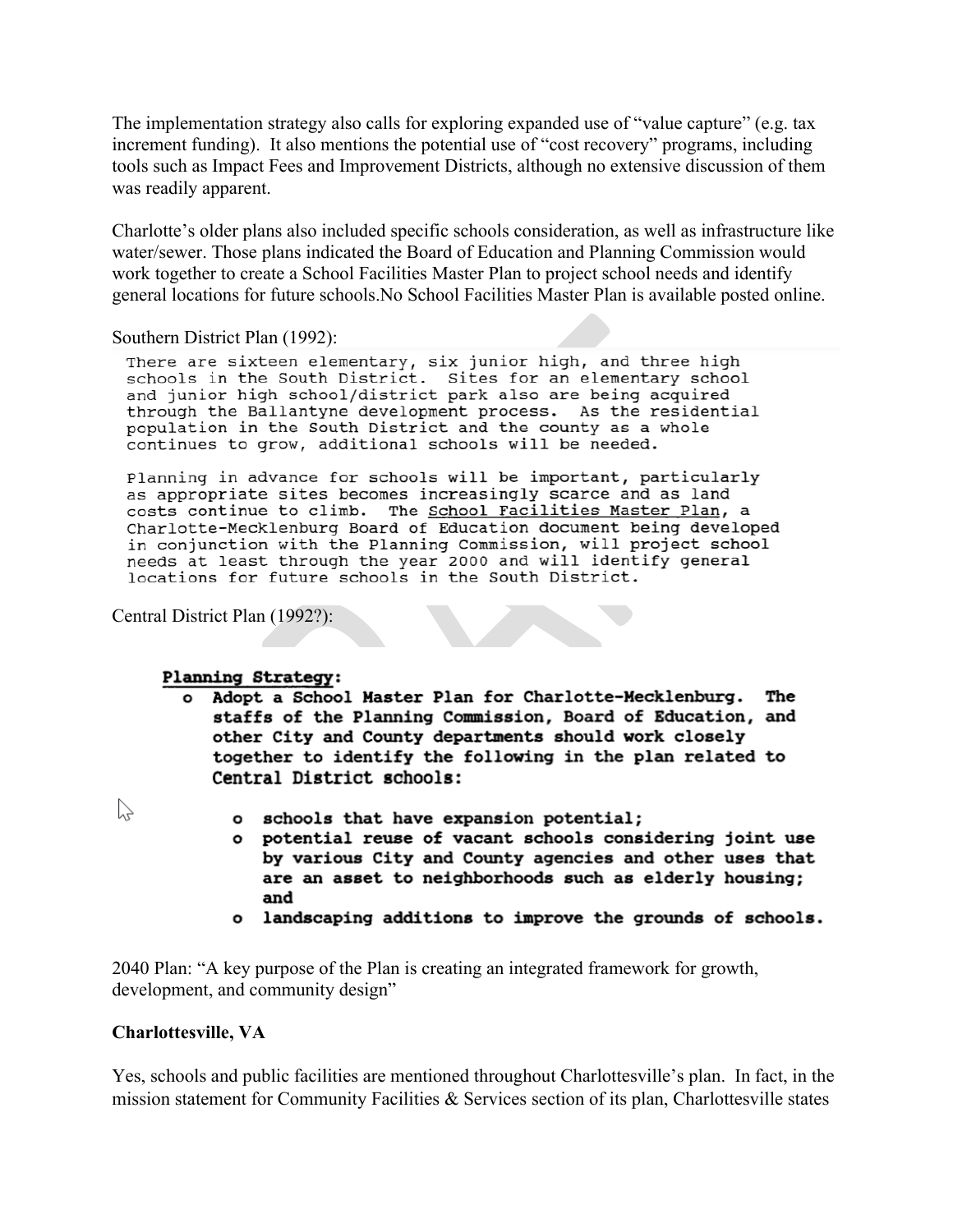that it *"will ensure that all residents have access to outstanding schools, parks and natural areas, recreational facilities and trails, urban agriculture, civic facilities and public buildings, public services, and the infrastructure needed to support a full range of educational and economic opportunities."* (Draft Comprehensive Plan {Nov. 2021}, p. 77).

Charlottesville devotes two of the sixteen goals in this section to schools and public facilities.

- $\circ$  Goal #2 City Schools:
	- **Strategy 2.1:** Complete all needed renovation, repairs and improvements according to the Public Works Department's system of prioritization and in close coordination with Charlottesville City Schools administration and School Board.
	- **Strategy 2.2:** Update the Memorandum of Understanding developed in 2013 and maintain school properties in accordance with the MOU.
	- **Strategy 2.3:** Implement a school building modernization program to continually redesign internal and external learning spaces that reflect best practices in education.
	- **Strategy 2.4:** Employ innovative technology and green building practices for all eligible capital construction and renovation projects, and in routine maintenance program efforts.
	- **Strategy 2.5:** Develop and maintain detailed inventories of all school facility elements and develop condition indexes to guide maintenance, replacement and improvement investments.
- o Goal #3 Government/Public Facilities:
	- **Strategy 3.1**: Employ innovative technology and green building practices for all eligible capital construction and renovation projects, and in routine maintenance and custodial program efforts.
	- **Strategy 3.2:** Develop and maintain detailed inventories of all government facility elements and City-owned equipment, and develop condition indexes to guide maintenance, replacement, and improvement investments.

Goal #1 (Efficient Planning for Facilities and Infrastructure) in this section provides a related guiding principle:

> **Strategy 1.2:** Ensure that community planning addresses and responds to the impact of population growth on all public facilities, school facilities and other infrastructure.

# **Minneapolis, MN**

Comprehensive planning for the "Minneapolis 2040 Plan," began in 2016 and was adopted in 2018 by the 13-member City Council. Racial equity was a large part of the conversation and why they moved forward with elimination of *exclusive* single-family zoning in the city.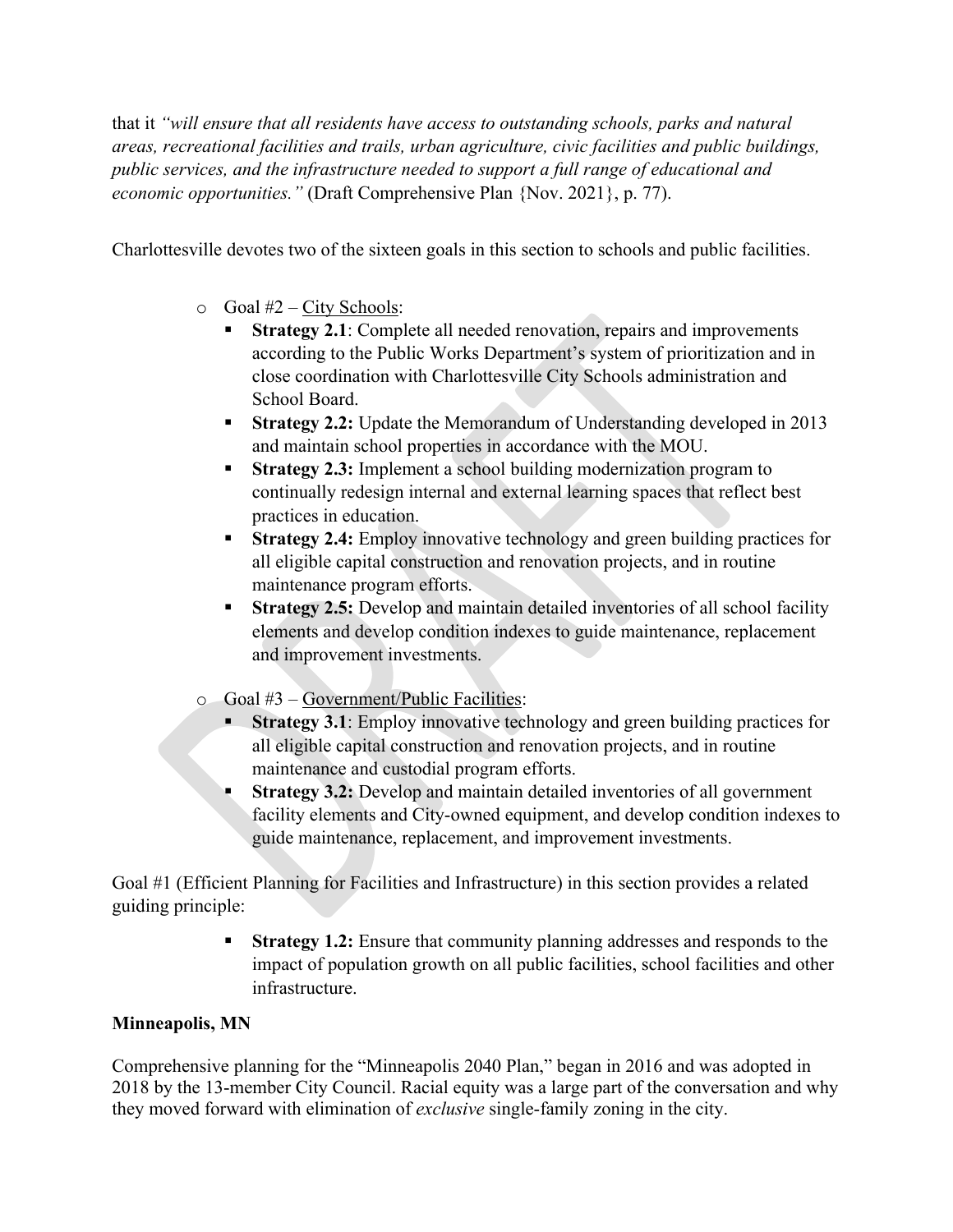- Elements of Comp Plan are fully integrated.
- Minneapolis created Comp Plan Goals and #1 is Eliminate Disparities which included educational attainment and gaps, and access to the city's public services.
	- Each GOAL has related POLICIES. For example, Goal #1 has the following related policies that include schools and public facilities:
	- Each POLICY has related ACTION STEPS. For example, an Action Step for Policy 51 is to *Expand the use of park facilities, public buildings, and cultural institutions for providing childcare* and for Policy 81 to *Ensure safe and welcoming community spaces for all, including parks, community and youth centers, and city streets and rights of way, located in all areas of the city.*

# **Montgomery County, MD**

Montgomery County's planning department lists an extensive list of "Master Plans" but it does not list the Educational Facilities Master Plan that is updated annually by MCPS.

https://montgomeryplanning.org/planning/countywide/growth-and-infrastructure-policy/schools/

"Planning for adequate public school facilities is a joint effort between Montgomery Planning and the Division of Capital Planning and Real Estate at Montgomery County Public Schools (MCPS).

MCPS planners project student enrollment for the near future at the countywide and individual school levels, and develop strategies and long-range facility plans to meet capacity needs appropriately. They also coordinate relevant county and state budgets for the six-year Capital Improvements Program (CIP), and publish the **Educational Facilities Master Plan annually**.

Montgomery Planning administers the Annual School Test based on MCPS' projections and scheduled CIP projects, and conducts School Adequacy Analysis for development applications accordingly. Planning staff also produces student generation rates and relevant housing data, which is shared with MCPS to inform their forecasting and facility planning efforts as well."

- GROWTH AND INFRASTRUCTURE POLICY (GIP)
- Guides the Planning Board's determinations under the APFO
- Replaces development moratorium with "utilization premium payments" and development impact taxes for areas with above-capacity schools
- Impact evaluated based on student generation rates
- ADEQUATE PUBLIC FACILTIES ORDINANCE ("APFO")
- Requires the Planning Board to determine whether "public facilities will be adequate to support and service the area" of proposed development
- "Facilities" include:
	- o Roads and public transportation facilities
	- o Water and sewage service
	- o Schools
	- o Police stations and firehouses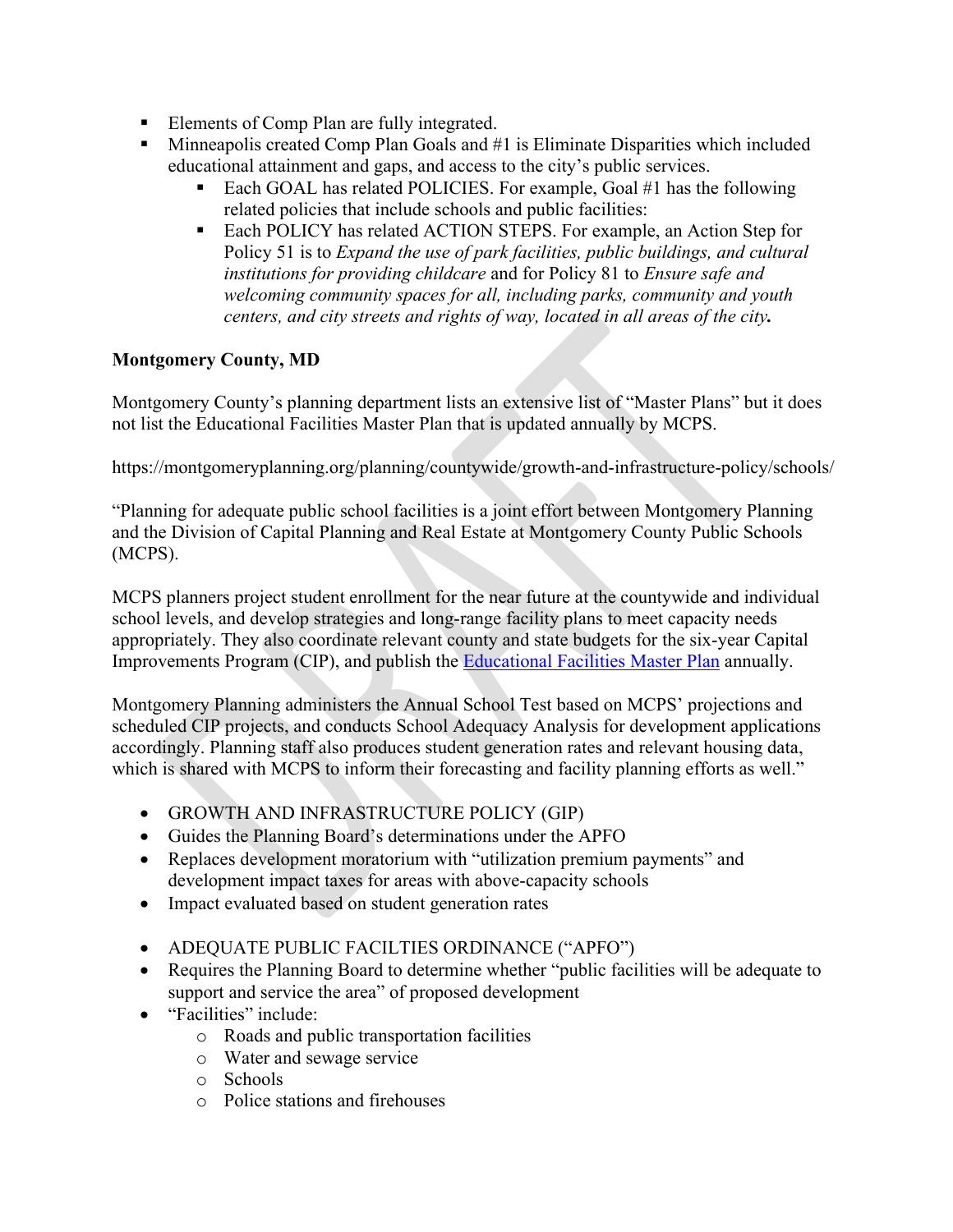o Health clinics

## **Portland, OR**

Portland's comprehensive plan policies 8.113-8.122 deal with school facilities [\(https://www.portland.gov/sites/default/files/2019-08/08\\_public\\_facilities.pdf\)](https://www.portland.gov/sites/default/files/2019-08/08_public_facilities.pdf) but mostly with the focus of encouraging schools to be anchors for multiple community purposes and all generations. The map doesn't have a separate designation for schools. [\(https://www.portland.gov/sites/default/files/2021/34x44\\_comprehensive\\_plan\\_webmap\\_1.pdf\)](https://www.portland.gov/sites/default/files/2021/34x44_comprehensive_plan_webmap_1.pdf) \* Note that Portland stated that the groups that benefit from middle housing include aging-in community folks, young adults entering into the housing market, recent college grads and renters, adults with disabilities living near caretakers, and single parents. Most of these groups do not include school age children.

## *If there was a public process to plan for schools and public facilities, what did it look like?*

## **Charlotte, NC**

Does not appear to be much of one, or not well documented. Older plans mention community engagement where undercapacity schools needed to be closed in the 1990s. A nonprofit arts coalition is active in planning programs and facility access for the community and schools. Most schools shown as recent projects are suburban style, with 1-2 stories and large athletic facilities.

#### **Charlottesville, VA**

Although, not specifically focused on its plans for schools and public facilities, Charlottesville used the following Community Engagement Activities:

> **a)** Pop-up Events; **b)** Small-group Conversations, Virtual Meetings, Steering Committee Meetings, and Meeting with Neighborhood Leaders and Community Organizations; **c)** Emails & Letters, Website Comment Form; **d)** Toll-free Phone line; **e)** Interactive Map; and **f)** Surveys.

## **Minneapolis, MN**

- Began Comprehensive Planning Process with a robust community engagement plan.
	- Community Workshops, Community Dialogues (facilitated), Street Festivals, Artist-designed engagement, Online Engagement, Meeting-in-a-box (for Civic Associations, Community Groups and Private Gatherings), and Tweet with a Planner (social media engagement)
	- City Officials published a comprehensive communications and engagement plan on their website.
	- There is nothing specific to schools and public facilities planning in any of the engagement materials.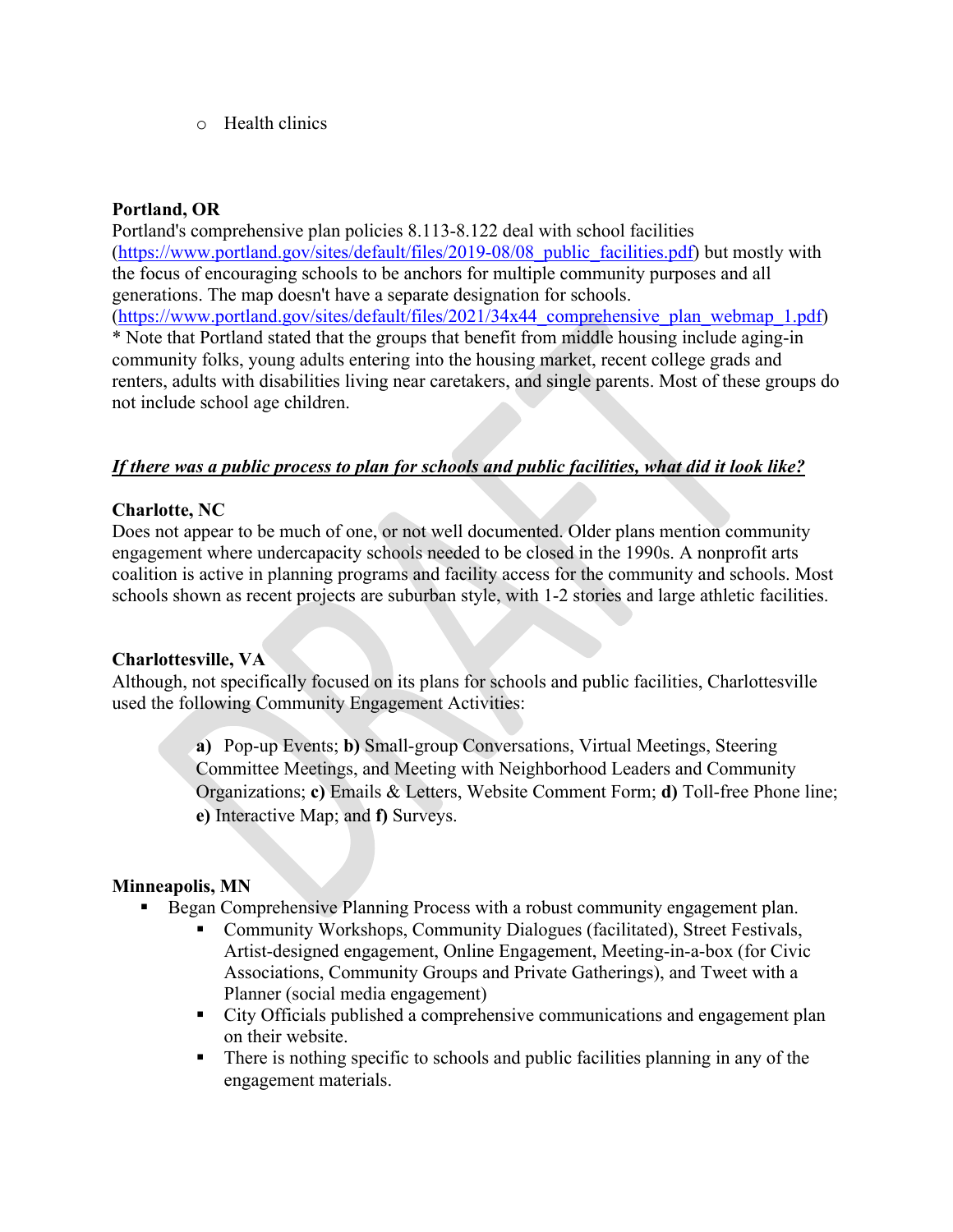### **Montgomery County, MD**

Montgomery County Planning had several planning initiatives that focused on Missing Middle housing:

- *[Thrive Montgomery 2050](https://montgomeryplanning.org/planning/master-plan-list/general-plans/thrive-montgomery-2050/) is the update of the county's General Plan, a long-range policy framework for guiding future land use and growth for the next 30 years. Thrive Montgomery 2050 provides the opportunity to look for new tools such as Missing Middle housing, to increase our housing production to meet the needs of current and future residents. We anticipate that the Montgomery County Council and the Maryland-National Capital Park and Planning Commission will adopt Thrive Montgomery 2050 in 2021.*
- *[Attainable Housing Strategies](https://montgomeryplanning.org/planning/housing/attainable-housing-strategies-initiative/missing-middle-housing/) is an initiative the Planning Department will oversee through a planning process that will evaluate and potentially refine various proposals to spur the development of more diverse types of housing, including Missing Middle Housing, in Montgomery County.*

Thrive Montgomery 2050 Communications effort:

- Examined the audience's place in the overall Thrive Montgomery 2050 journey. Made it easy for people to participate. • Met people where they are rather than asking them to come to us. •Invited a conversation and sharing rather than participation in a process. • Shined a light on community contributors. • Showed what's at stake and what's possible for the future. • Framed questions differently and be provocative to pique interest and appeal to values
- -Online presence, creative engagement
- -Excite- "Thrive Week"- "How do you imagine the future?"
- "The way we think about growth needs to change."

## *What policies or planning processes were changed on the city, county or school level?*

#### **Charlotte, NC**

The Charlotte Future 2040 Plan identified themes and priorities. Ordinances and planning processes are being updated now. The new Unified Development Ordinance will replace eight existing ordinances, including those on zoning, subdivisions, trees, floodplains, and more. One of the 12 goals of the UDO is to "Provide for the protection of public investment in transportation, water, stormwater management systems, sewage treatment and disposal, solid waste treatment and disposal, schools, recreation, public facilities, open space, and other public requirements".

#### **Charlottesville, VA**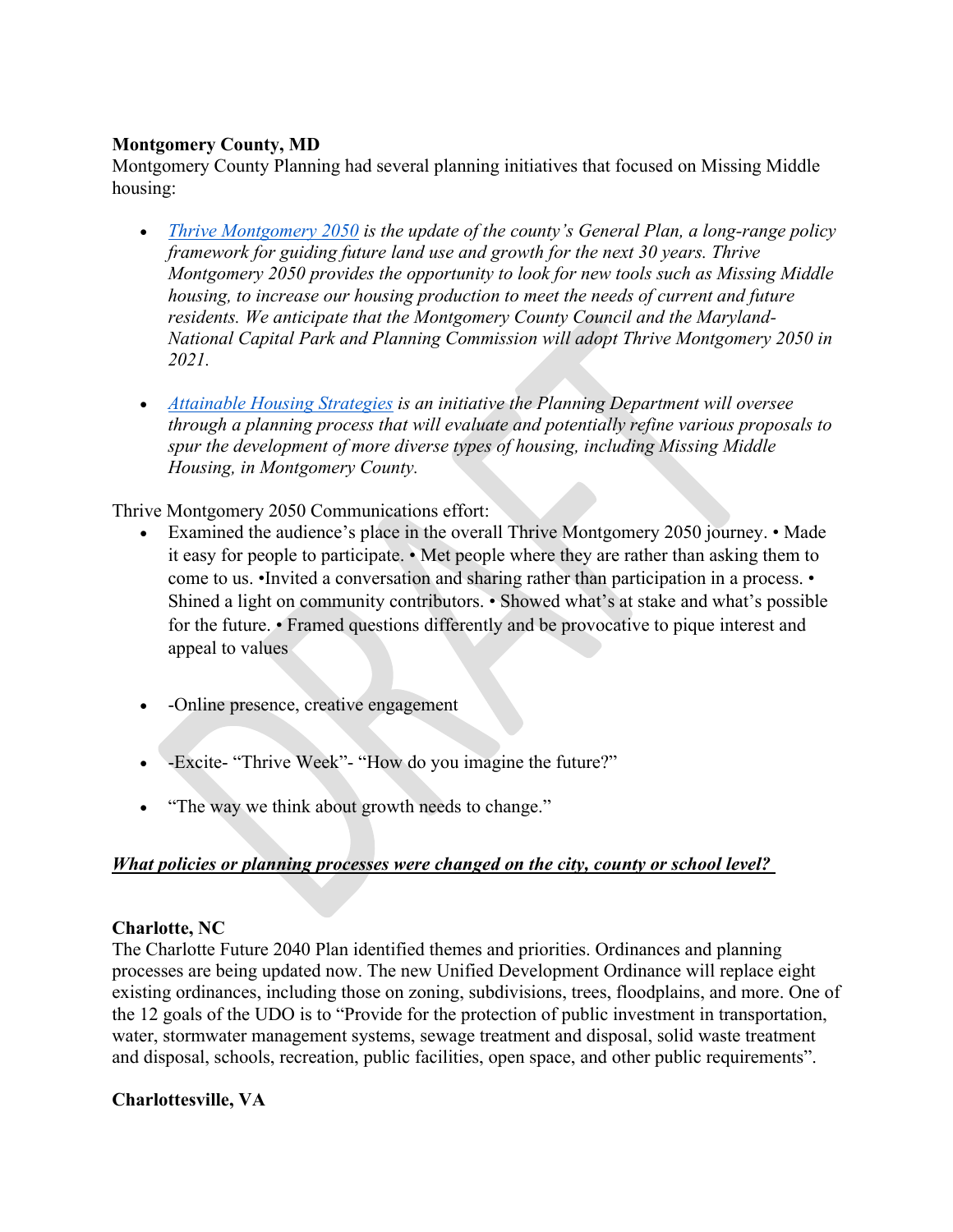- a) Modified the city's Future Land Use Planning Objectives in the following manner:
	- **Build upon land use recommendations** from other plans.
	- Ensure citywide, equitable opportunities for **additional housing.**
	- Increase opportunities for **development near community hubs and amenities, to maximize access**.
	- Explore the potential of **vacant or underutilized properties**.
	- Establish correlations between the **City's land uses, UVA, and the County's Urban Ring**.
	- Increase access to transit, **as well as walking and biking infrastructure**.
	- Protect, preserve, and enhance **natural and cultural resources.**
	- Ensure **long term economic sustainability** of the City by planning for a wide range of commercial land use types.
- b) Introduced a proposed **Future Land Use Map** that reflects increased housing density throughout the city.
- c) Plan calls for **restructuring multifamily zoning and approval processes** in tandem with an **inclusionary zoning policy**.

### **Minneapolis, MN**

- Engagement Plan grounded in racial equity. (*Mapping Prejudice* project to identify all racially restrictive covenants on properties in Minneapolis)
- Very little details found about student generation by housing type, planning for schools, community centers or other public facilities and infrastructure.

## **Portland, OR**

HB 2001 passed in 2019 stated that Oregon cities over 10,000 residents can no longer ban duplexes—and cities over 25,000 must also allow triplexes or fourplexes—in residential areas. \* Portland City Council removed all parking mandates from three quarters of the city's residential land, and reformed apartment zones to make home driveways optional citywide for the first time since 1973.

## *Were any new planning tools introduced?*

## **Charlotte, NC**

During the Charlotte Future 2040 Plan process, there were a few new public engagement strategies including an ambassador toolkit, future simulation game, and a variety of virtual engagement options given the COVID-19 restrictions in place.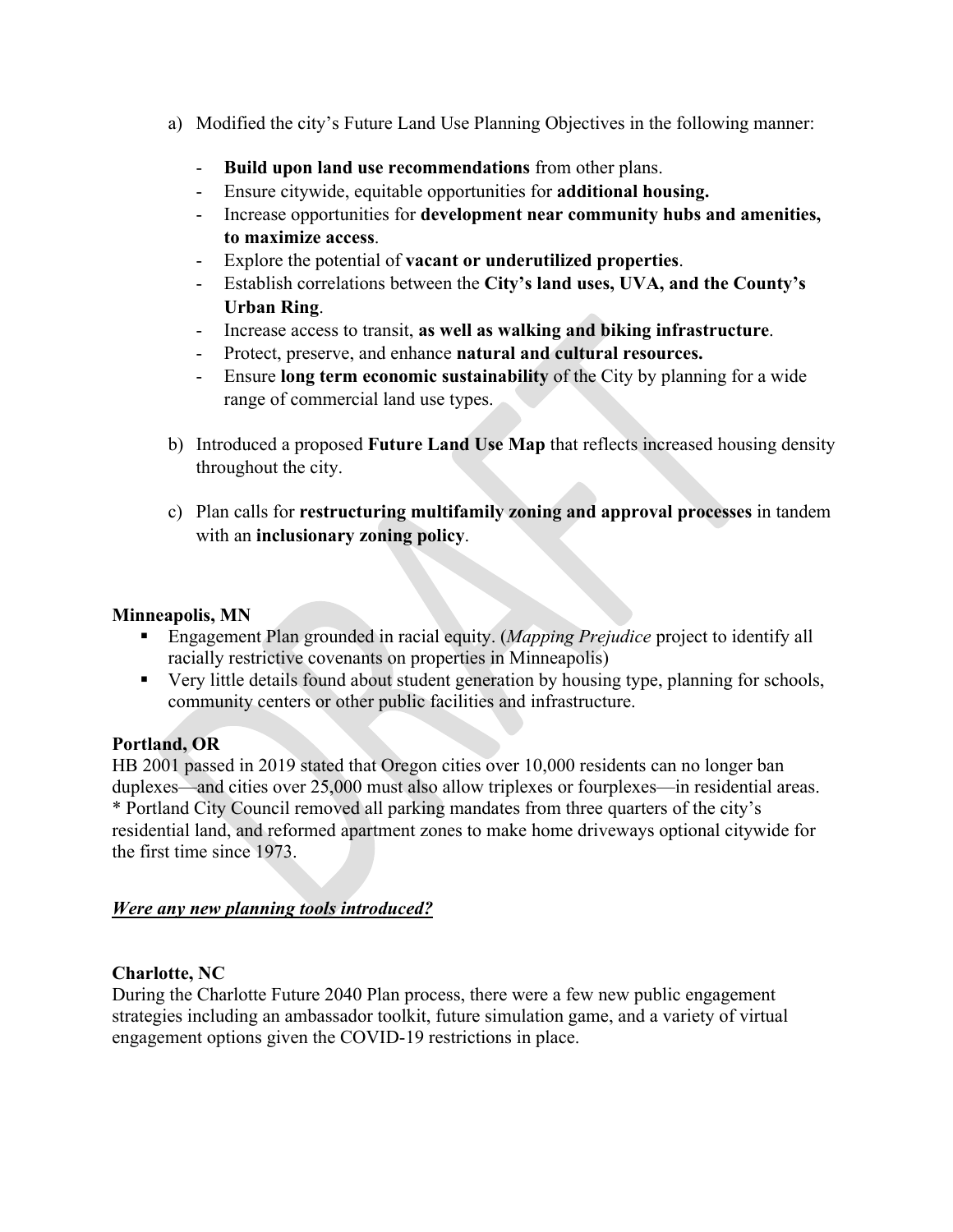[6] [https://www.cltfuture2040plan.com/docs/02-CF2040\\_Implementation\\_Strategy.pdf p33;](https://www.cltfuture2040plan.com/docs/02-CF2040_Implementation_Strategy.pdf%20p33) https://cltfuture2040.com/wp-content/uploads/2021/02/193159-Final-Report\_Charlotte-FIA\_1- 21-21.pdf

[SC1]Add cost of living. Age, hh size, new housing units/demand, unbuilt land? [SC3]What are the occupancy limits. In Arl, it is impossible to rent two floors of a SFH separately. Only allowed if the owner lives on site AND either a certified caregiver or ADU (<3 people). Coupled with the requirement that no more than 4 unrelated people may live in a household, this means very restricted use of SFHs for missing middle housing types or missing middle income levels. Also "all SFH lots" is much less restrictive than R-8+ E.g. an existing 3BR/2BA 1800 sf home could easily be split into two 2-3BR/1-2BA rental units at \$2000/mo instead of \$4000/mo.

[SC4]Like Fairfax County proffers for schools and infrastructure

[SC5]Important observation that the types of schools need to change – unclear whether suggesting larger schools are needed or more smaller schools for infill??

## **Charlottesville, VA**

An **Inclusionary Zoning ("IZ")** study – will look at a variety of ways to require inclusion of affordable homes in market-rate developments. Still in process. A **bonus program** for smaller-scale development, which will likely require subsidies to produce affordable units.

# **Minneapolis, MN**

- Began with allowing gentle density to understand the impact: ADUs and allowing duplexes in some areas.
- Relied on pilot programs that are data- and research-informed that aren't studied to death. Location of pilots were driven by prioritizing racial equity / acknowledging past history of inequity.
- Zoning change to allow duplexes and triplexes in areas that formerly were zoned exclusively for single family homes.
- Funding mechanisms, like LIHTC and Tax Increment Financing (TIF), employed.

# **Montgomery County, MD**

- Proposed comprehensive amendment to Montgomery County's General Plan
- Recommends removing "regulatory barriers and facilitate development" of "missing" middle' housing types"

Referring to Thrive 2050: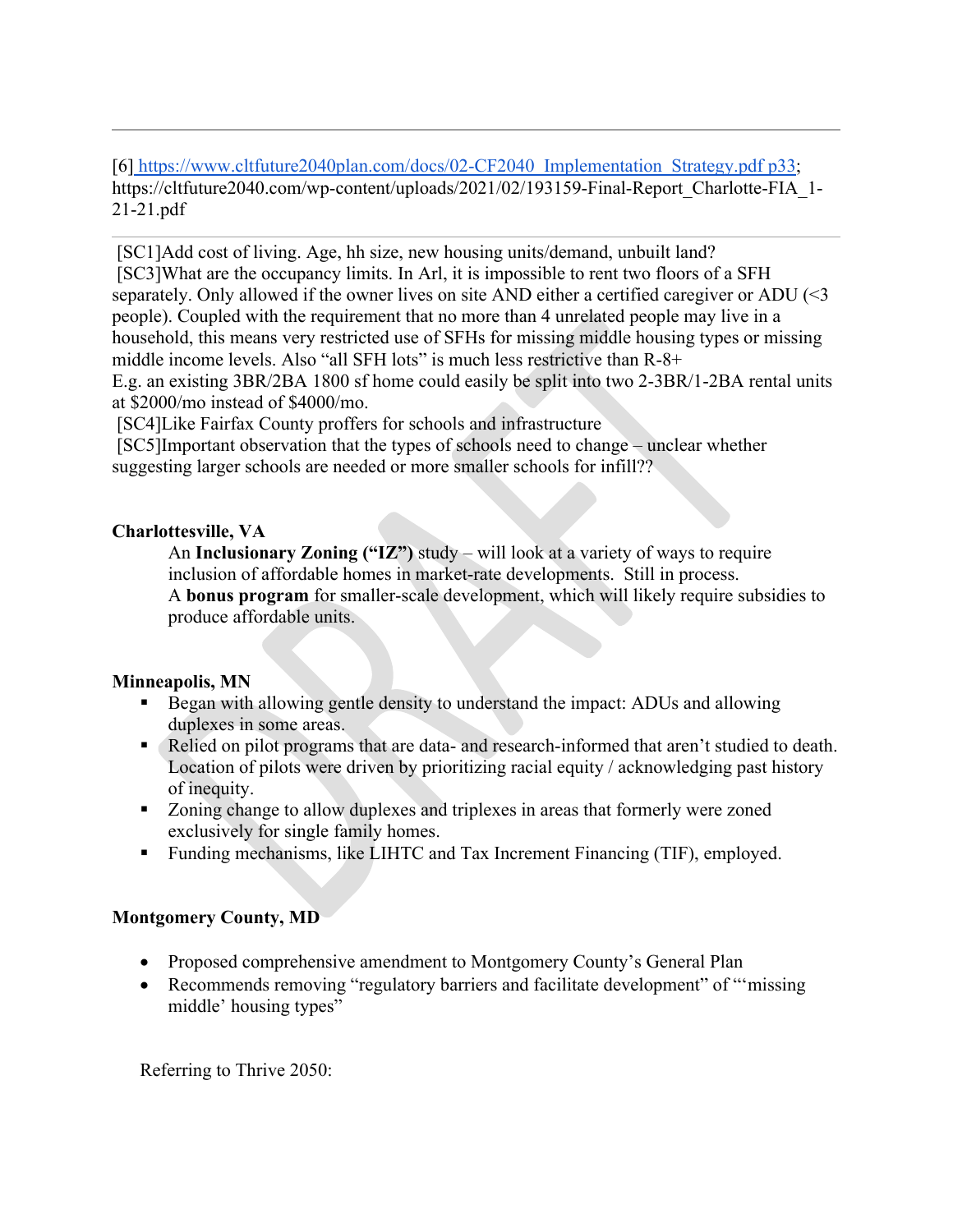• *Implementation will require changes to the zoning code, the building code, the subdivision regulations, and the adequate public facilities ordinance. These laws, which are part of the Montgomery County Code, establish setbacks, maximum heights, and parking requirements; specify which uses are permitted by right or subject to discretionary review; govern lot shapes and sizes; provide for dedication of rights-of-way and contributions of space and funds for parks and schools; and set other development standards and conditions that must be aligned with the recommendations of this plan.*

Adequate public facilities. A preliminary plan of subdivision must not be approved unless the Planning Board determines that public facilities will be adequate to support and service the area of the proposed subdivision. Public facilities and services to be examined will include roads and public transportation facilities, sewerage and water service, schools, police stations, firehouses, and health clinics.

### **Portland, OR**

There were 4 projects: updating the Residential Zoning Map; a Residential Infill Project, which increased the allowable floor-to-area ratio (FAR) for multi-unit buildings, and reduced FAR for new single-family homes; a Multi-dwelling Code Project, which expanded the geography of multi-family residential zones; and a New Comprehensive Plan Policy on Middle Housing to expresses general support and direct the Bureau of Planning and Sustainability to undertake a future study.

#### **Resources Used:**

#### **Charlotte, NC**

https://www.cltfuture2040plan.com/docs/01-CF2040\_Policy-Plan.pdf https://arlingtonva.s3.amazonaws.com/wp-content/uploads/sites/38/2019/10/ACZO.pdf https://www.bizjournals.com/charlotte/news/2021/05/21/revisions-city-2040-plandevelopment.html

https://charlotteudo.org/wp-content/uploads/2021/10/Charlotte-UDODraft1-Oct2021.pdf [https://www.cltfuture2040plan.com/docs/02-CF2040\\_Implementation\\_Strategy.pdf](https://www.cltfuture2040plan.com/docs/02-CF2040_Implementation_Strategy.pdf) p31-32 [https://www.cltfuture2040plan.com/docs/02-CF2040\\_Implementation\\_Strategy.pdf p33;](https://www.cltfuture2040plan.com/docs/02-CF2040_Implementation_Strategy.pdf%20p33) https://cltfuture2040.com/wp-content/uploads/2021/02/193159-Final-Report\_Charlotte-FIA\_1- 21-21.pdf

<sup>1</sup> http://ww.charmeck.org/Planning/Land%20Use%20Planning/South\_District\_Plan.pdf <sup>1</sup> [http://ww.charmeck.org/Planning/Land%20Use%20Planning/Central\\_District\\_Plan.pdf](http://ww.charmeck.org/Planning/Land%20Use%20Planning/Central_District_Plan.pdf) https://charlotteudo.org/wp-content/uploads/2021/10/Charlotte-UDODraft1-Oct2021.pdf

## **Charlottesville, VA**

- <https://worldpopulationreview.com/us-counties/va/arlington-county-population> (2021) (last accessed on 1/23/22);
- <https://www.bestplaces.net/housing/city/virginia/Arlington> (last accessed on 1/23/22);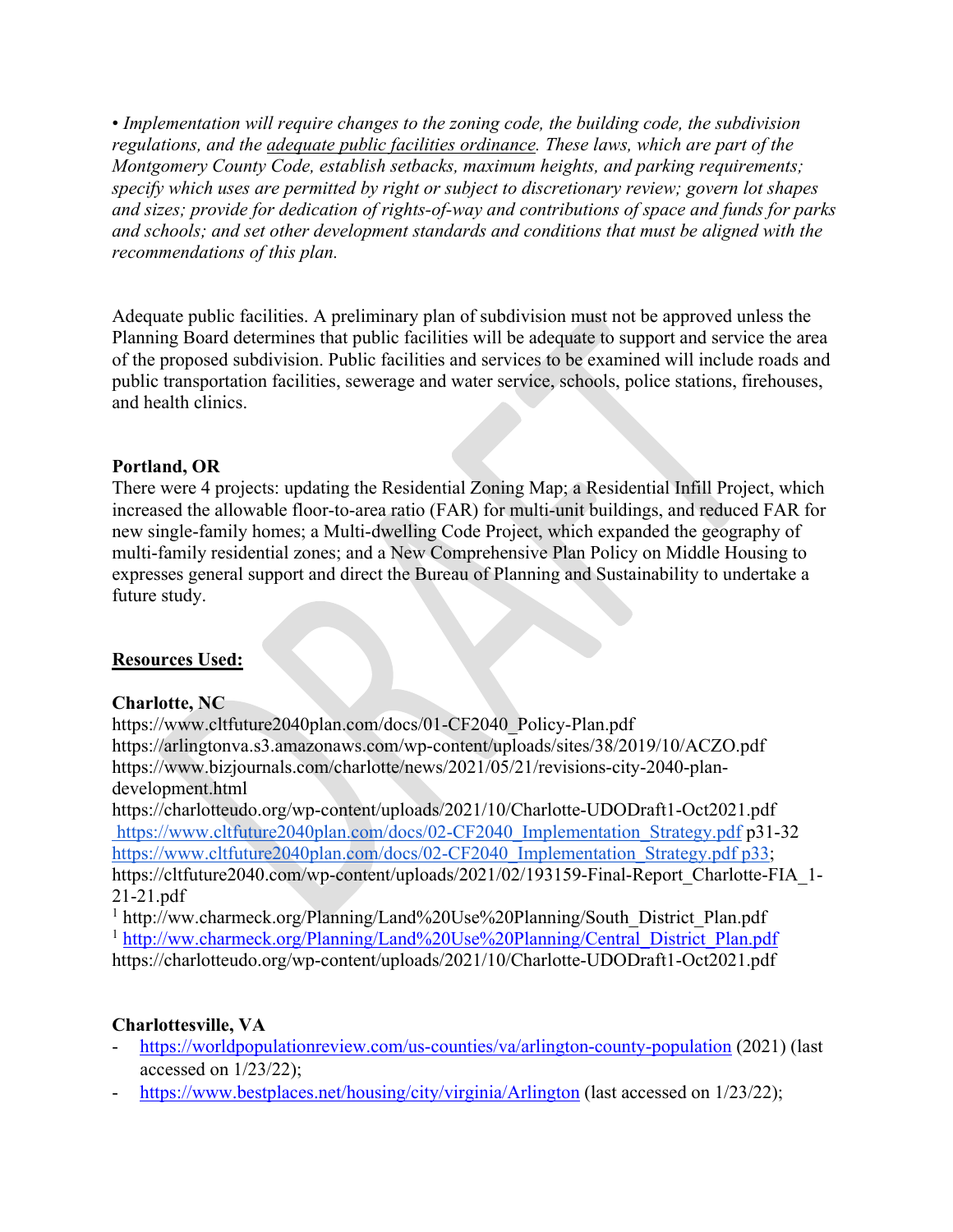- census.gov/quickfacts/arlingtoncountyvirginia (last accessed on 1/23/22);
- A History of Residential Development, Planning, and Zoning in Arlington County, Virginia (Virginia Tech, April 2020);
- Arlington County Dept. of Community Planning, Housing and Development Profile 2021;
- Charlottesville City Council: Charlottesville Comprehensive Plan Update PowerPoint (Nov. 15, 2021);
- Comprehensive Plan: City of Charlottesville, Virginia 2021 (Nov. 2021 Draft).

## **Minneapolis, MN**

- Andrea Brennan, Minneapolis Housing and Development Director, Minneapolis, MN video; AHS' Leckey Forum Keynote address; July 5, 2019; link: [https://youtu.be/hXb3Z](https://youtu.be/hXb3Z-pj9Ho)[pj9Ho](https://youtu.be/hXb3Z-pj9Ho)
- **EXECUTE:** Arlington Statistics: profile 2021.pdf (arlingtonva.us) and U.S. Census Bureau [QuickFacts: Arlington County, Virginia](https://www.census.gov/quickfacts/arlingtoncountyvirginia) and [VDOE :: Program Statistics & Reports](https://www.doe.virginia.gov/support/nutrition/statistics/index.shtml)  [\(virginia.gov\)](https://www.doe.virginia.gov/support/nutrition/statistics/index.shtml)
- **Minneapolis, MN Statistics: Minneapolis, Minnesota Population 2021 (Demographics,** [Maps, Graphs\) \(worldpopulationreview.com\)](https://worldpopulationreview.com/us-cities/minneapolis-mn-population) and [U.S. Census Bureau QuickFacts:](https://www.census.gov/quickfacts/fact/table/minneapoliscityminnesota,US/PST045221)  [United States](https://www.census.gov/quickfacts/fact/table/minneapoliscityminnesota,US/PST045221) and [City Of Minneapolis MN Demographic Data and Boundary Map](https://minnesota.hometownlocator.com/counties/subdivisions/data,n,city%20of%20minneapolis,id,2705343000,cfips,053.cfm)  [\(hometownlocator.com\)](https://minnesota.hometownlocator.com/counties/subdivisions/data,n,city%20of%20minneapolis,id,2705343000,cfips,053.cfm)
- **Arlington County's Comprehensive Plan:**
- Minneapolis 2040 Comprehensive Plan:
- Minneapolis Civic Engagement Strategy: [Planning Process \(minneapolis2040.com\)](https://minneapolis2040.com/planning-process/) and [minneapolis-2040-civic-engagement-plan.pdf \(minneapolis2040.com\)](https://minneapolis2040.com/media/1216/minneapolis-2040-civic-engagement-plan.pdf)
- **Bright Lights, Small City blog: Minneapolis Parent on School District's Proposed** [Redesign: Changes Should Not Be Pushed on Us | Bright Light Small City](https://www.brightlightsmallcity.com/minneapolis-parent-on-school-districts-proposed-redesign-changes-should-not-be-pushed-on-us/)
- [LandUseandZoningOverview-\(1\).pdf \(minneapolismn.gov\)](https://www2.minneapolismn.gov/media/content-assets/www2-documents/business/LandUseandZoningOverview-(1).pdf)
- [Tell us: What are the biggest issues facing Minneapolis public schools? -](https://www.startribune.com/tell-us-what-are-the-biggest-issues-facing-minneapolis-public-schools/420379163/) [StarTribune.com](https://www.startribune.com/tell-us-what-are-the-biggest-issues-facing-minneapolis-public-schools/420379163/)
- **Minneapolis Schools' other issues on the back burner, but not CDD!** Southside Pride
- **Parent advocacy group calls for boycott of Minneapolis Public Schools over distance** [learning model \(fox9.com\)](https://www.fox9.com/news/parent-advocacy-group-calls-for-boycott-of-minneapolis-public-schools-over-distance-learning-model)

# **Montgomery County, MD**

[https://montgomeryplanning.org/planning/master-plan-list/general-plans/thrive-montgomery-](https://montgomeryplanning.org/planning/master-plan-list/general-plans/thrive-montgomery-2050/)[2050/](https://montgomeryplanning.org/planning/master-plan-list/general-plans/thrive-montgomery-2050/)

[https://montgomeryplanning.org/wp-content/uploads/2021/04/Thrive-Planning-Board-Draft](https://montgomeryplanning.org/wp-content/uploads/2021/04/Thrive-Planning-Board-Draft-web.pdf)[web.pdf](https://montgomeryplanning.org/wp-content/uploads/2021/04/Thrive-Planning-Board-Draft-web.pdf)

[https://montgomeryplanning.org/wp-content/uploads/2021/11/Council-briefing-on-11-16-](https://montgomeryplanning.org/wp-content/uploads/2021/11/Council-briefing-on-11-16-21_GLMW.pdf) [21\\_GLMW.pdf](https://montgomeryplanning.org/wp-content/uploads/2021/11/Council-briefing-on-11-16-21_GLMW.pdf)

<https://montgomeryplanning.org/planning/housing/attainable-housing-strategies-initiative/> [https://montgomeryplanningboard.org/wp-content/uploads/2021/06/item7\\_Attainable-Housing-](https://montgomeryplanningboard.org/wp-content/uploads/2021/06/item7_Attainable-Housing-Strategies-06.17.21_Final.pdf)[Strategies-06.17.21\\_Final.pdf](https://montgomeryplanningboard.org/wp-content/uploads/2021/06/item7_Attainable-Housing-Strategies-06.17.21_Final.pdf)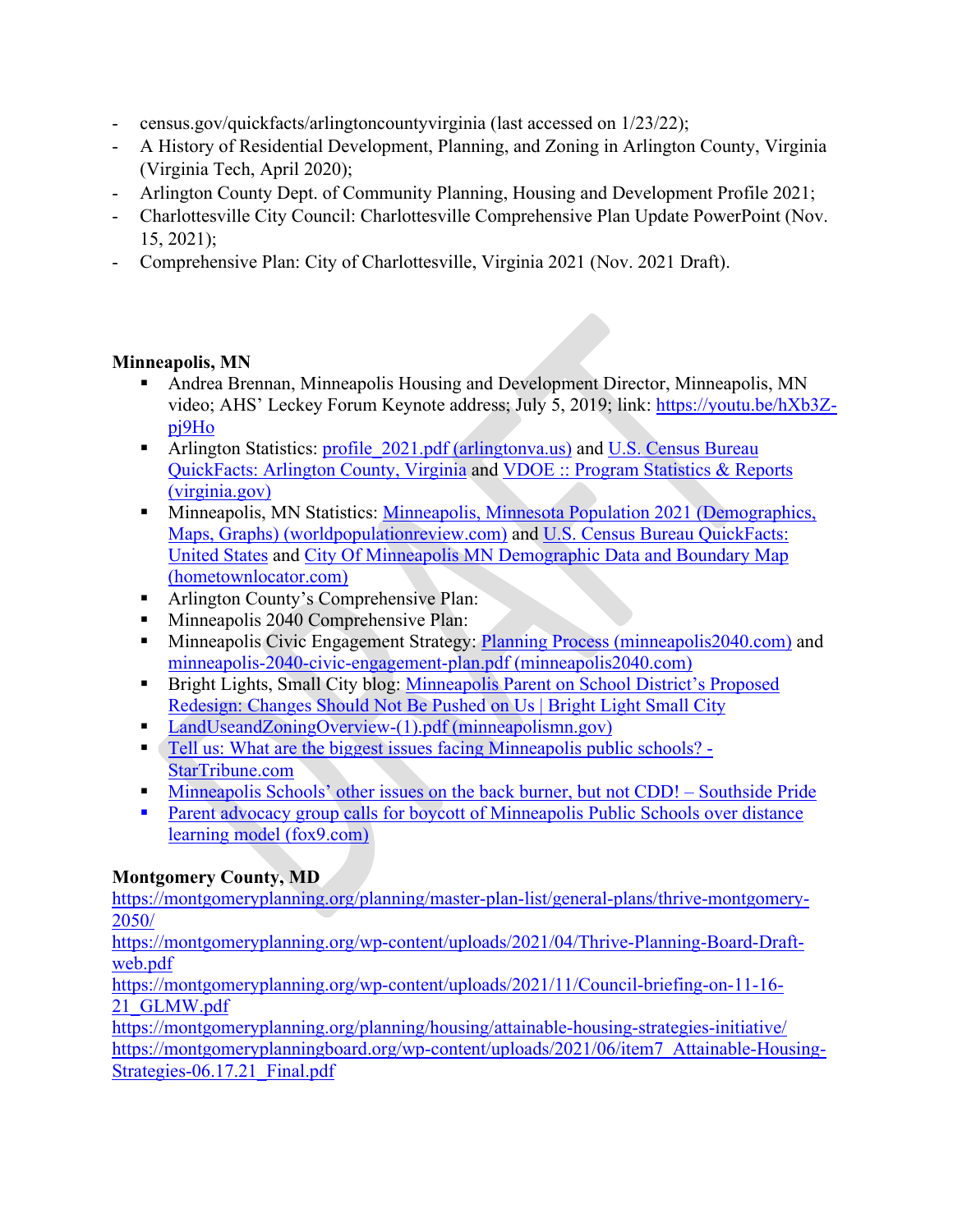https://montgomeryplanning.org/planning/countywide/growth-and-infrastructure-policy/schools/

## **Portland, OR**

[https://www.portland.gov/sites/default/files/2019-07/code-dev\\_mid-housing\\_web.pdf](https://www.portland.gov/sites/default/files/2019-07/code-dev_mid-housing_web.pdf) [May 2016]

<https://pdxscholar.library.pdx.edu/cgi/viewcontent.cgi?article=1135&context=metroscape> [Sum mer 2018]

[https://www.strongtowns.org/journal/2020/8/13/5-things-you-should-know-about-portlands-new](https://www.strongtowns.org/journal/2020/8/13/5-things-you-should-know-about-portlands-new-housing-reform)[housing-reform](https://www.strongtowns.org/journal/2020/8/13/5-things-you-should-know-about-portlands-new-housing-reform) [August 2020]

[https://www.sightline.org/2020/08/11/on-wednesday-portland-will-pass-the-best-low-density](https://www.sightline.org/2020/08/11/on-wednesday-portland-will-pass-the-best-low-density-zoning-reform-in-us-history/)[zoning-reform-in-us-history/](https://www.sightline.org/2020/08/11/on-wednesday-portland-will-pass-the-best-low-density-zoning-reform-in-us-history/) [August 2020]

[https://www.bloomberg.com/news/articles/2020-08-13/how-portland-dethroned-the-single](https://www.bloomberg.com/news/articles/2020-08-13/how-portland-dethroned-the-single-family-home)[family-home](https://www.bloomberg.com/news/articles/2020-08-13/how-portland-dethroned-the-single-family-home) [August 2020]

[https://pamplinmedia.com/pt/9-news/527798-420233-forecast-pressures-growing-on-housing](https://pamplinmedia.com/pt/9-news/527798-420233-forecast-pressures-growing-on-housing-market)[market](https://pamplinmedia.com/pt/9-news/527798-420233-forecast-pressures-growing-on-housing-market) [November 2021]

<https://www.sightline.org/2021/08/13/eight-ingredients-for-a-state-level-zoning-reform/> [August 2021]

**Sacramento, CA**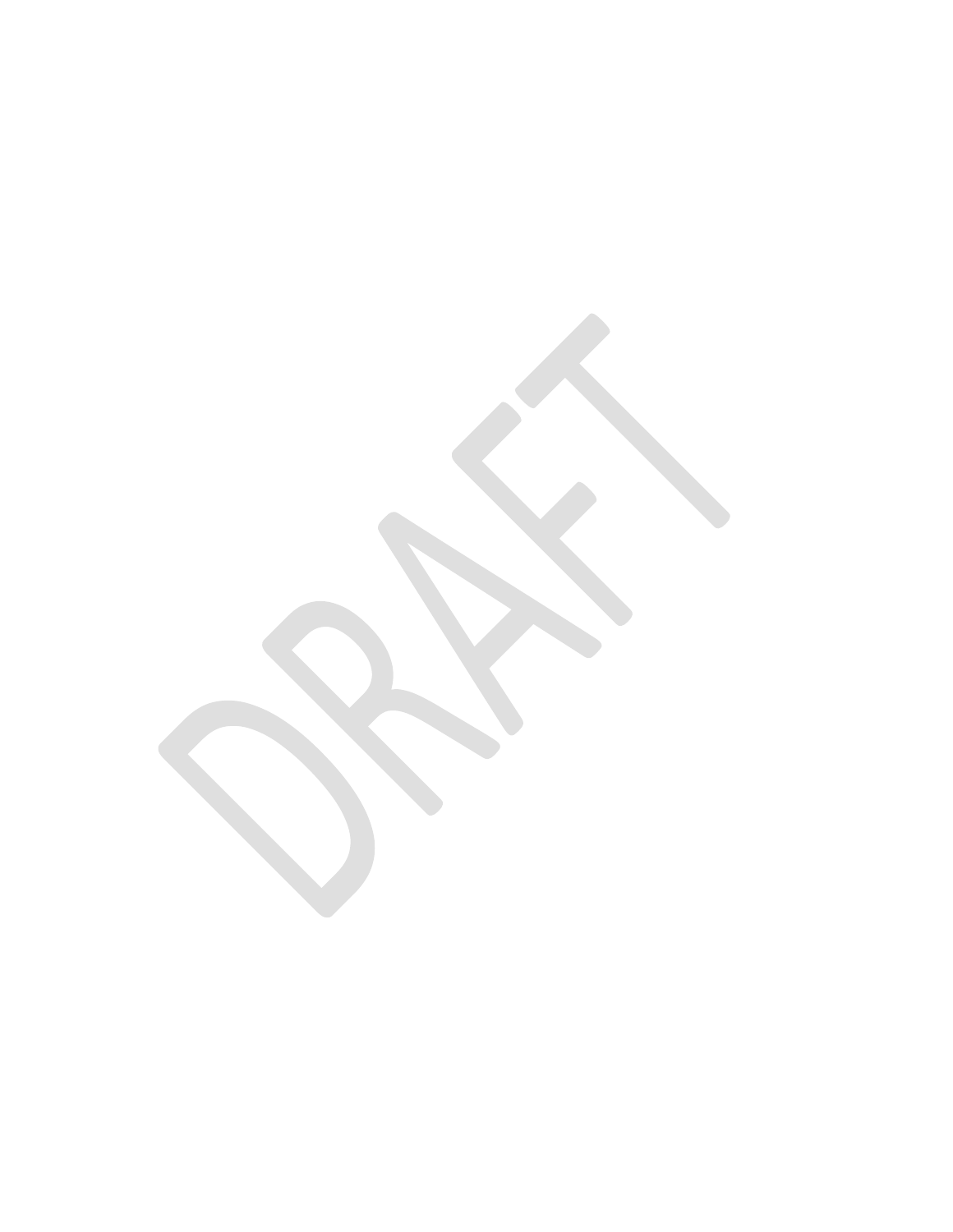| Demographic<br>Element | Arlington                                                       | Charlotte,<br>NC                                             | Charlottesville                                                                                                                       | Minneapolis                                              | Montgomery<br>County, MD                                                                                                               | Portland                                                                | Sacramento                                                                                                                                          |
|------------------------|-----------------------------------------------------------------|--------------------------------------------------------------|---------------------------------------------------------------------------------------------------------------------------------------|----------------------------------------------------------|----------------------------------------------------------------------------------------------------------------------------------------|-------------------------------------------------------------------------|-----------------------------------------------------------------------------------------------------------------------------------------------------|
| Population             | 233,464                                                         | 857,425                                                      | 46,950 (9%<br>projected pop.<br>Growth by 2025<br>to $51,545$                                                                         | 439,012                                                  | 1.06 million                                                                                                                           | 645,000                                                                 | 525,000                                                                                                                                             |
| Median Income          | \$136,510                                                       | \$33,990                                                     | \$59,471                                                                                                                              | \$89,282                                                 | \$110,389                                                                                                                              | \$35,439                                                                | \$68,414                                                                                                                                            |
| Student<br>Population  | 26,833                                                          | $142,773*$<br>*Charlotte-<br>Mecklenburg<br>Schools          |                                                                                                                                       | 36,370                                                   | 160,564                                                                                                                                | 47,314                                                                  | 46,000                                                                                                                                              |
| Number of<br>Schools   | $~12$ Buildings<br>ES: 24<br>$MS: +Alt: 7$<br>$HS + Alt: 8$     | 175 schools<br>PreK:62<br>ES: 113<br>MS: 47<br>HS: 33        | 9 K-12<br><b>Buildings</b><br>ES: 7<br>MS:1<br>HS: 1                                                                                  | $\sim$ 71 buildings<br>ES: 41<br>MS: 8<br>$HS + Alt: 22$ | 209 Buildings<br>ES: 135<br>MS: 40<br>HS: 26<br>Special<br>Schools: 5<br>Alt. Programs:<br>Early<br>Childhood<br>Learning<br>Centers:2 | 81 buildings<br>ES: 39<br>K-8:18<br>MS: 13<br><b>HS: 10</b><br>$K-12:1$ | 83 SCUSD<br>ES: 62<br>MS: 24<br>HS: 15<br>Alt/Charter: 15<br>*Note: Several<br>school districts<br>touch the city;<br>different #s<br>from sources. |
| Land<br>Area/Density   | 26 sq miles /<br>7,994 ppl per<br>sq mile<br>(math is $8,979$ ) | 297.7 sq<br>miles                                            | $10.26$ square<br>miles                                                                                                               | 54 sq miles /<br>$8,130$ ppl per sq<br>mile              | 507 square<br>miles                                                                                                                    | 145 square<br>miles                                                     | $97.68$ square<br>miles                                                                                                                             |
| Housing Units          | 119,700 units<br>8,652 CAFs                                     | 359,379<br>units<br>14,103<br>Affordable<br>housing<br>units | 376 units of<br>public housing;<br>needs<br>assessments<br>identified need<br>was 3,318 units,<br>with projection<br>of 4,020 in 2040 | 198,916 units<br>$900+$ units<br>(Public Housing)        | 391,000^ units                                                                                                                         | 287,372<br>~148,000<br>Affordable<br>units                              | 201,932<br>dwellings;<br>94,832 owner-<br>occupied;<br>97,418 renter;<br>192,250<br>occupied<br>housing units                                       |